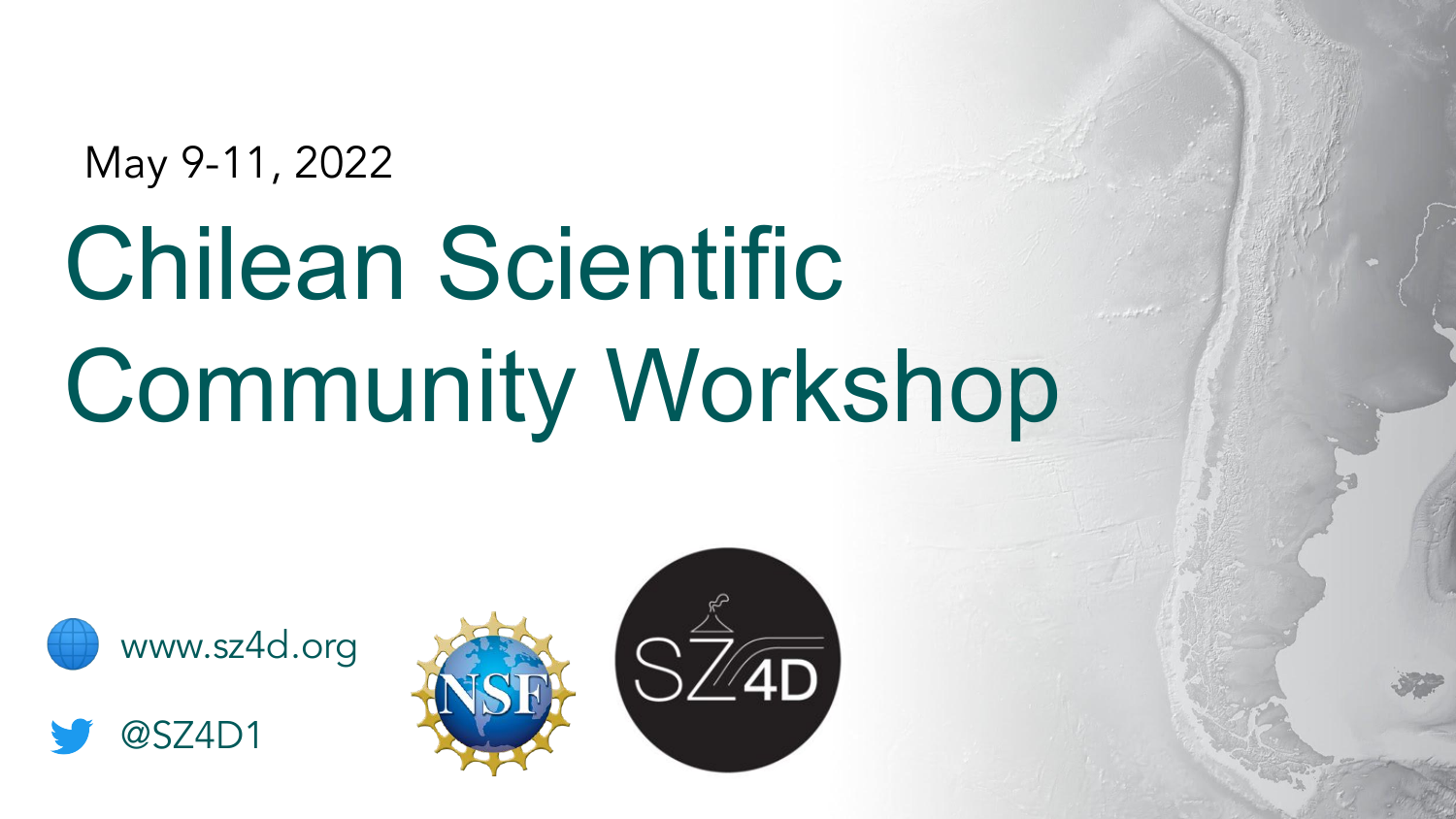- 1) Introduce the SZ4D Concept and Relevance to Chile
- 2) Identify Scientific Needs of Chilean Geohazards Research
- 3) Discuss Strategies to Solve Critical Chilean Questions
- 4) Stimulate a Structure for Ongoing Collaboration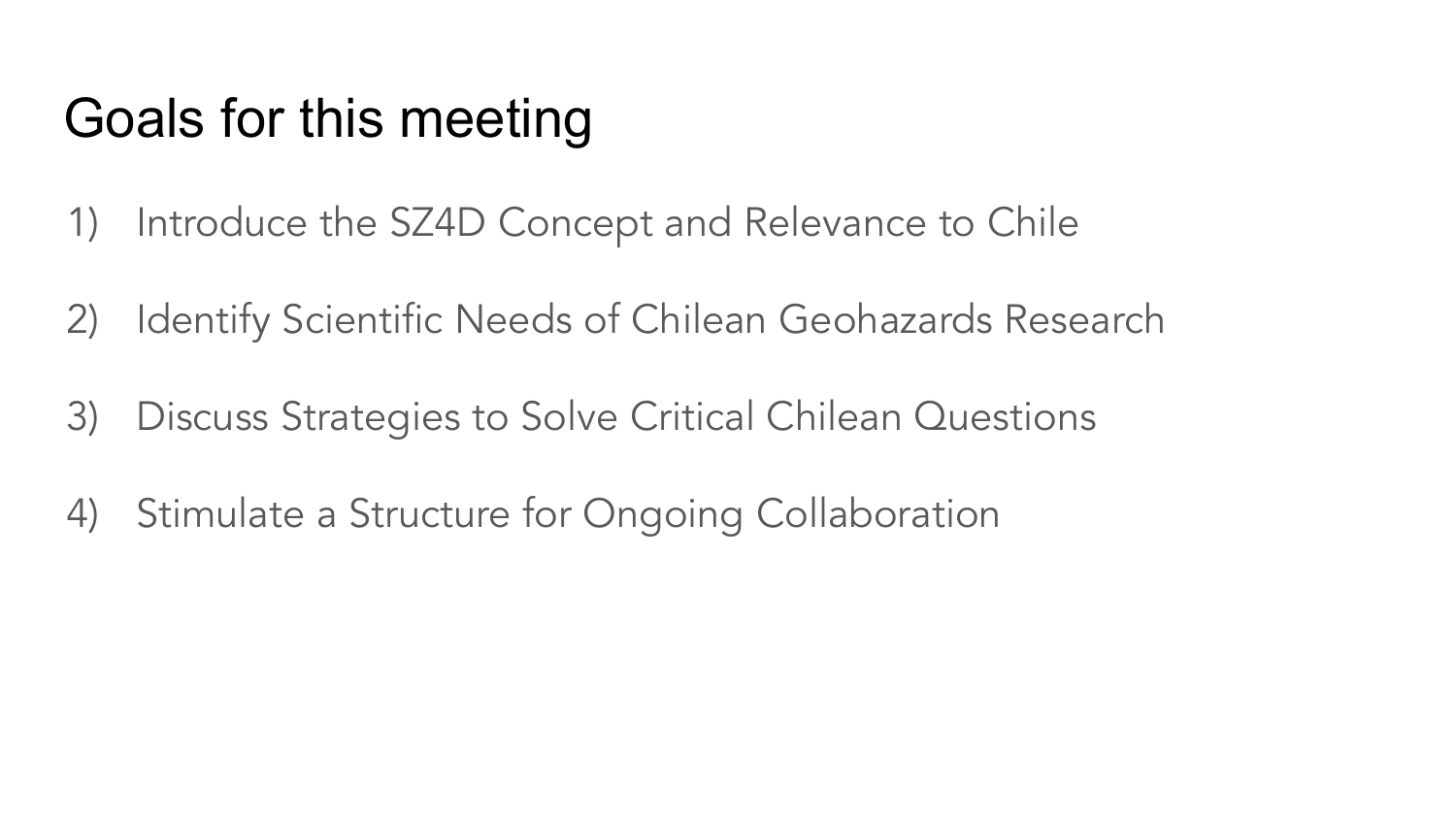- 1) Introduce the SZ4D Concept and Relevance to Chile Done
- 2) Identify Scientific Needs of Chilean Geohazards Research Started
- 3) Discuss Strategies to Solve Critical Chilean Questions
- 4) Stimulate a Structure for Ongoing Collaboration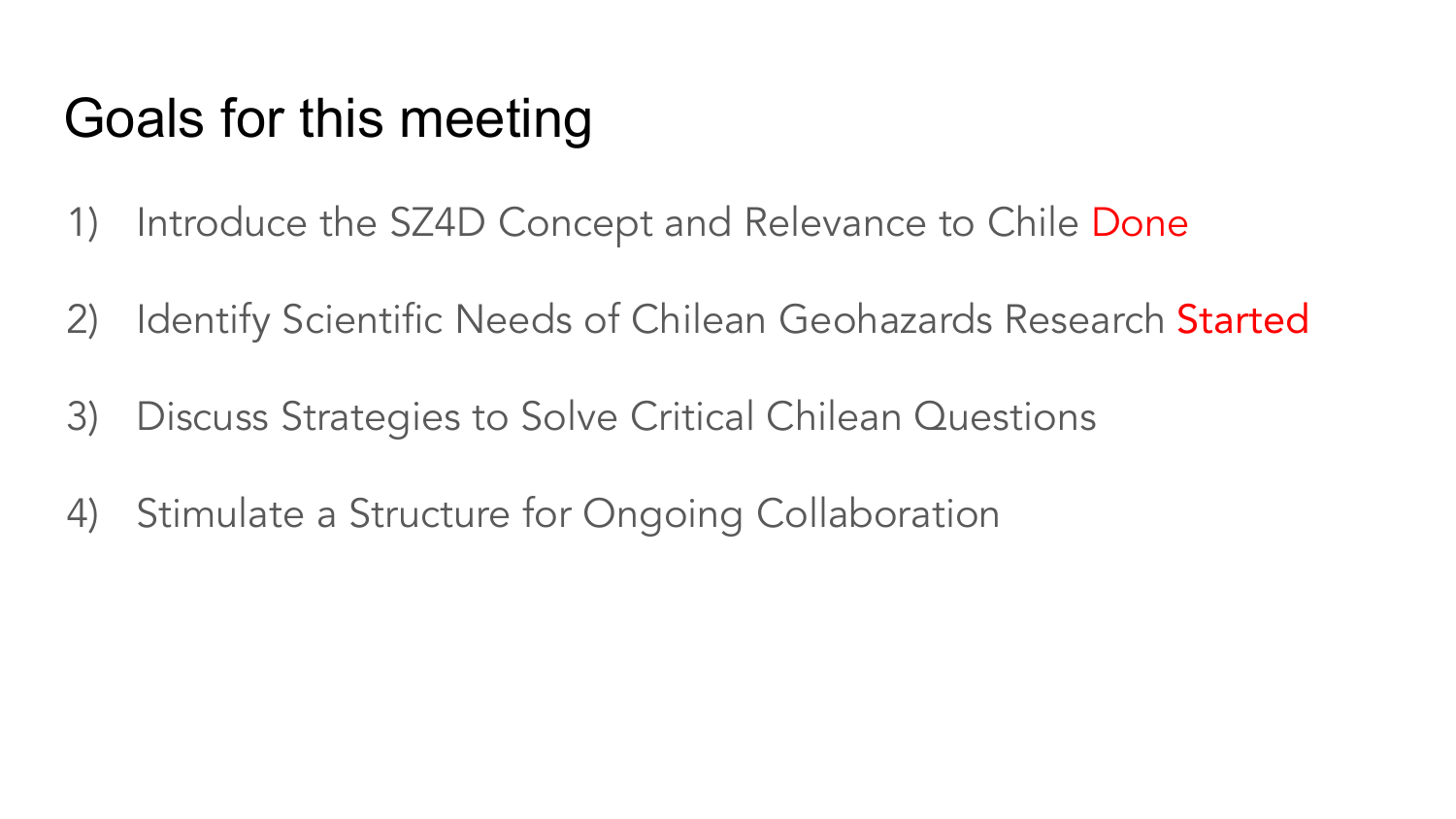- 1) Introduce the SZ4D Concept and Relevance to Chile Done
- 2) Identify Scientific Needs of Chilean Geohazards Research Started

Examples) Some overlap + fault/volcano interaction, importance of deep earthquakes, etc.

- 3) Discuss Strategies to Solve Critical Chilean Questions
- 4) Stimulate a Structure for Ongoing Collaboration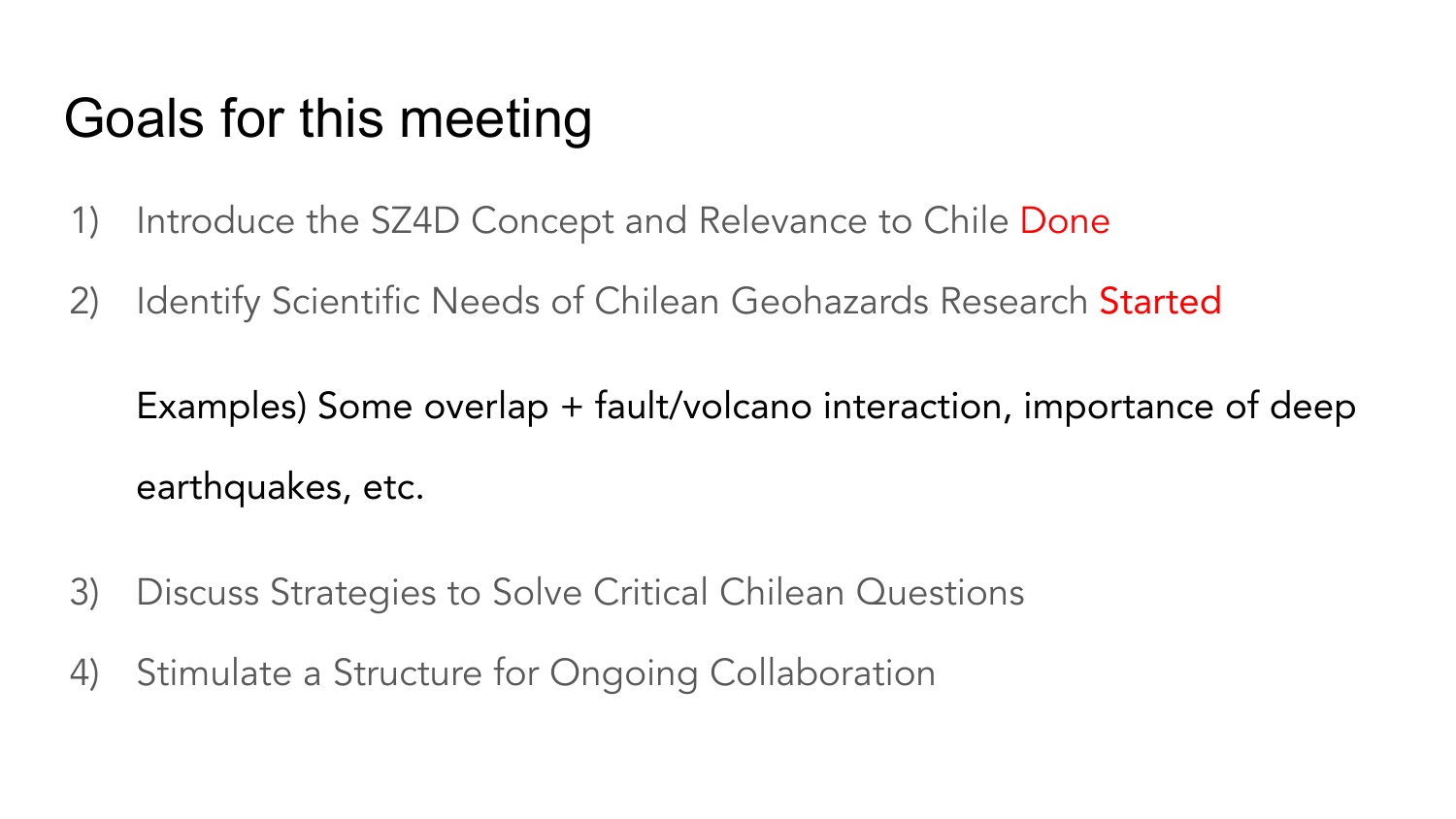- 1) Introduce the SZ4D Concept and Relevance to Chile Done
- 2) Identify Scientific Needs of Chilean Geohazards Research Started

Examples) Some overlap + fault/volcano interaction, importance of deep earthquakes, etc.

3) Discuss Strategies to Solve Critical Chilean Questions Started

Examples) Some overlap + utilizing the long historical record, etc.

4) Stimulate a Structure for Ongoing Collaboration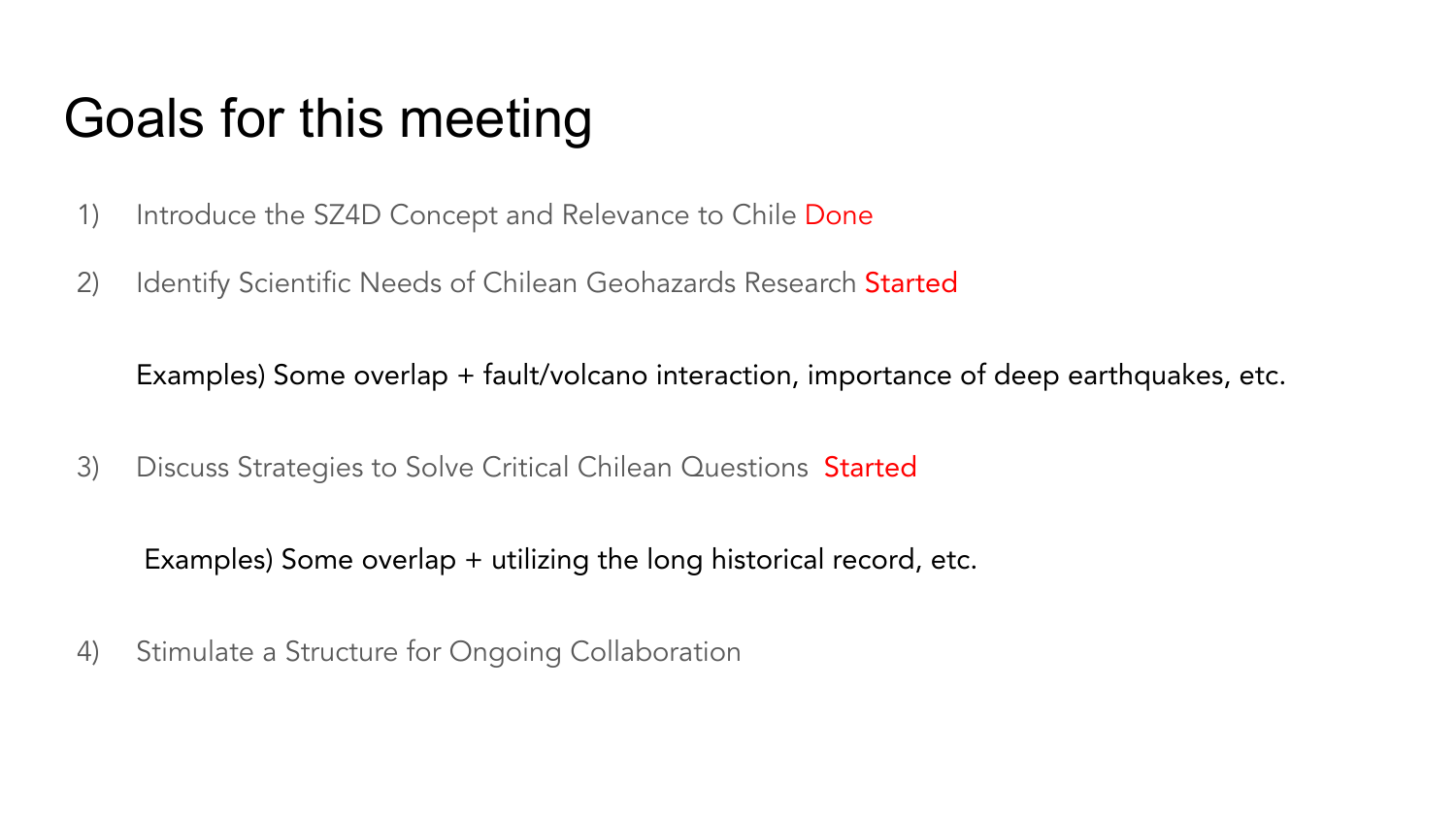- 1) Introduce the SZ4D Concept and Relevance to Chile Done
- 2) Identify Scientific Needs of Chilean Geohazards Research Started

Examples) Some overlap + fault/volcano interaction, importance of deep earthquakes, etc.

3) Discuss Strategies to Solve Critical Chilean Questions Started

Examples) Some overlap + utilizing the long historical record, etc.

4) Stimulate a Structure for Ongoing Collaboration Maybe?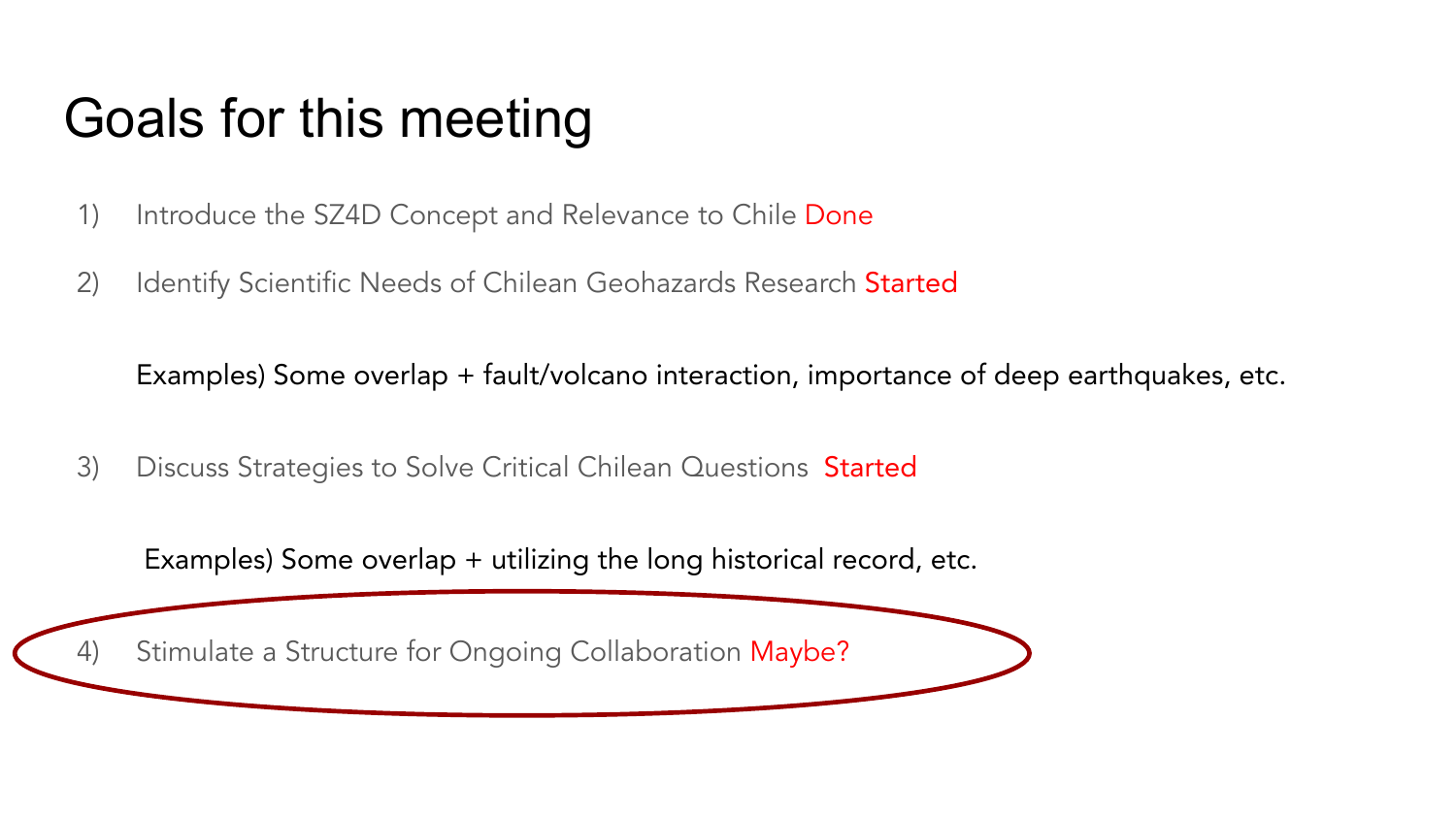#### An Perspective on the Value of Organization







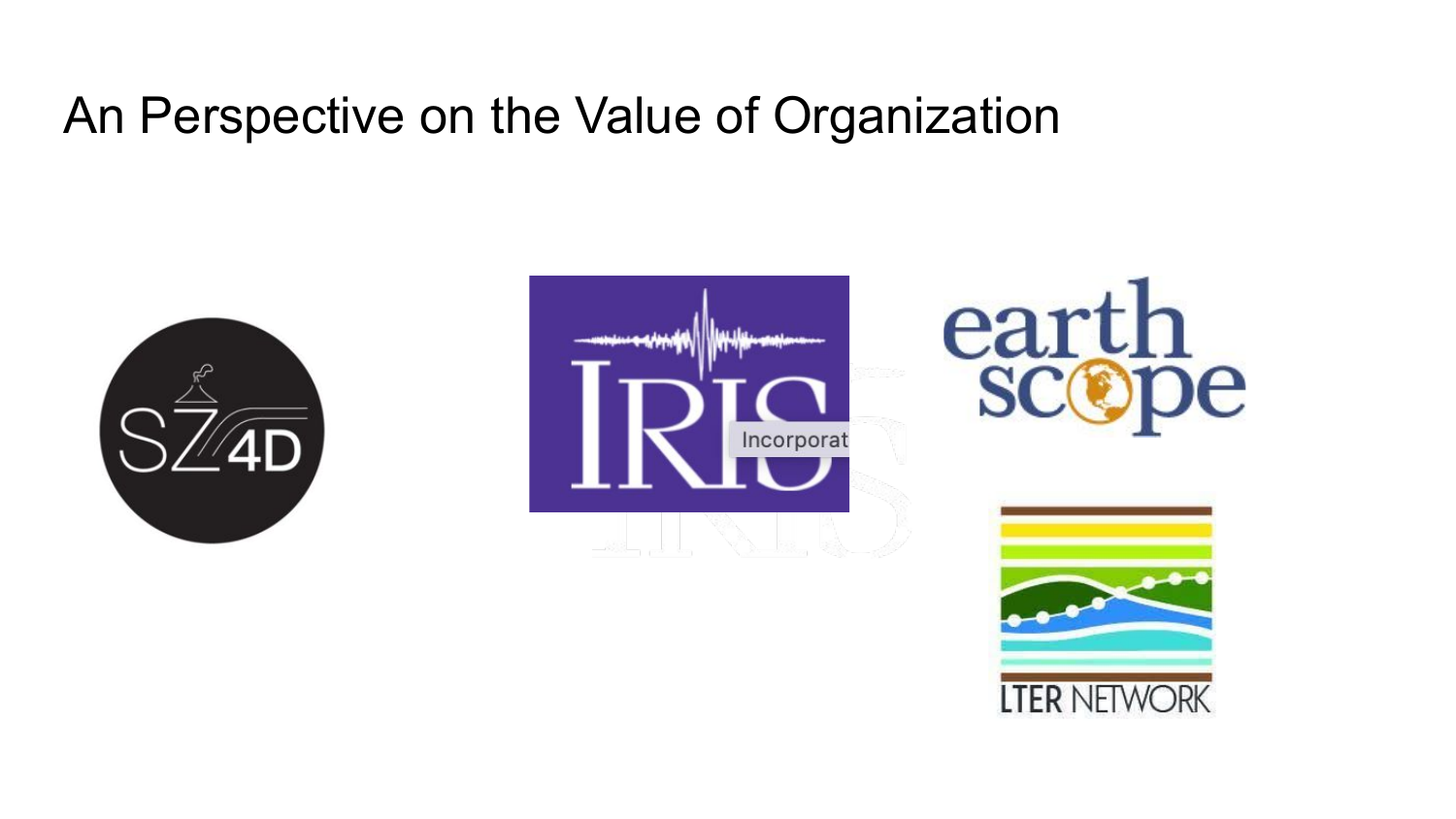#### Key Outcomes

The beginning of a conversation

Heading towards an organizing a partnership between networks of people

A Workshop Report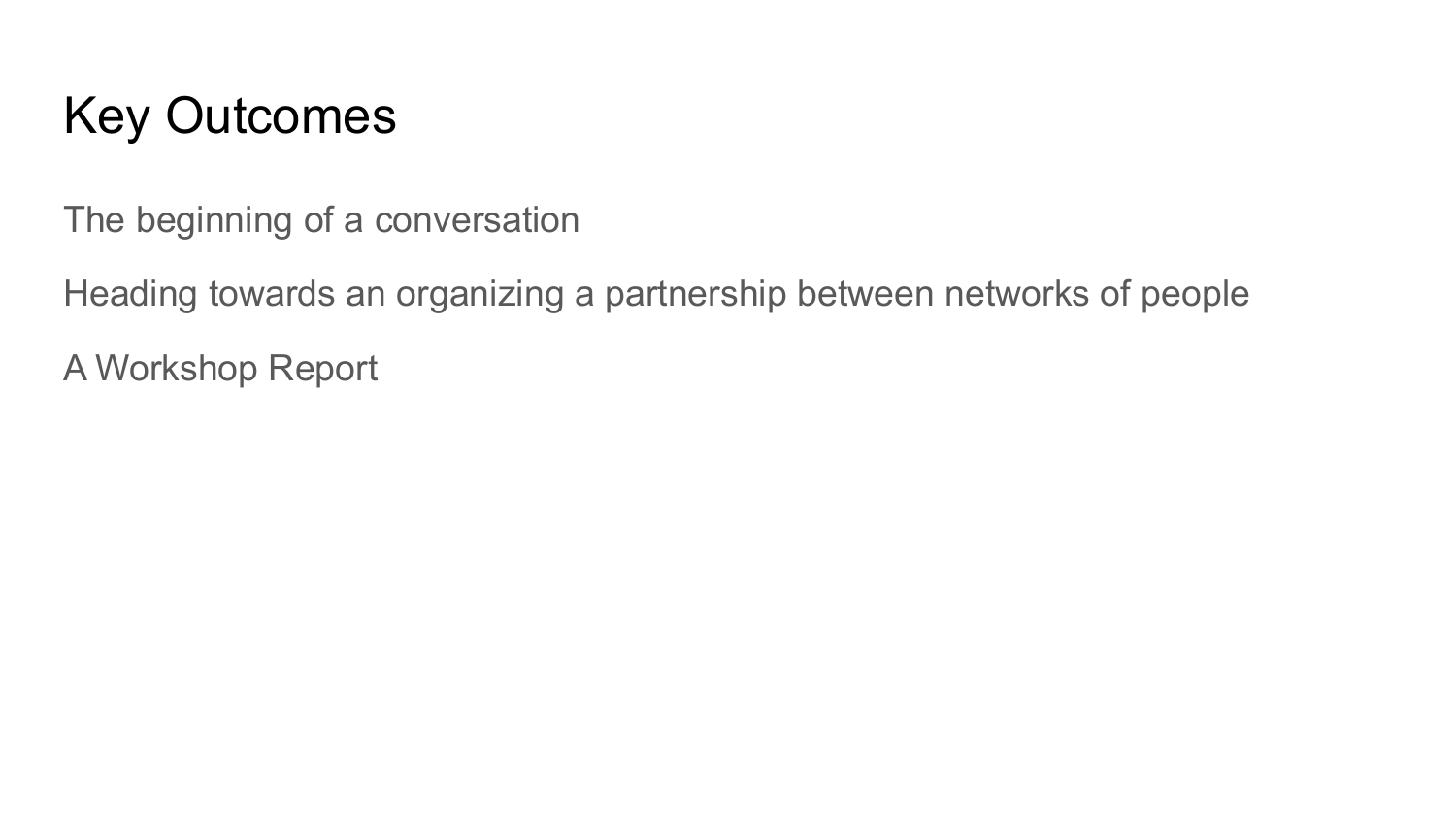#### Plan for the Report

Organized by the Organizing Committee

- Will seek assistance from breakout leaders and scribes
- Will use breakout documents and survey results in report writing
- Will make recommendations